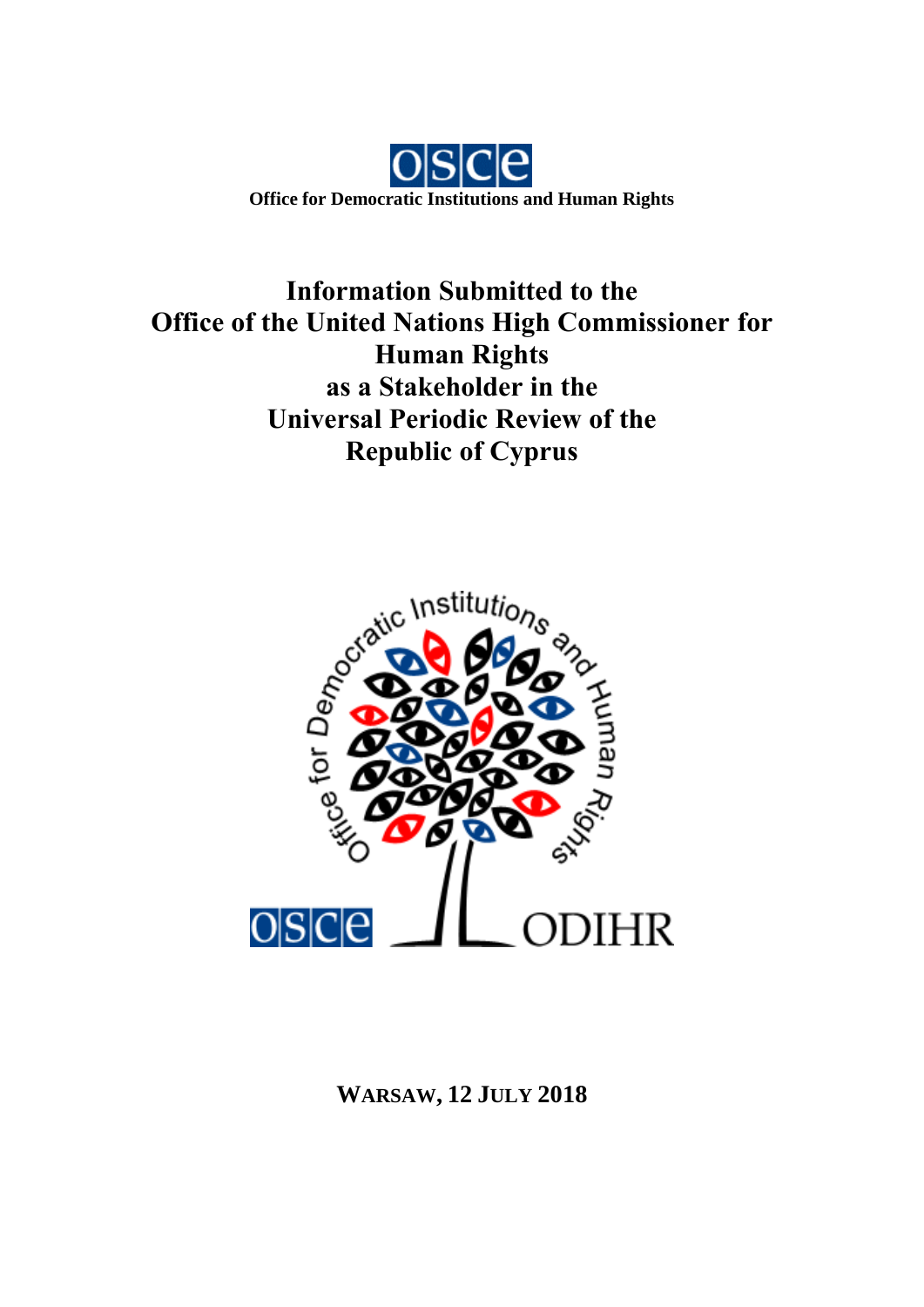**The following information is submitted by the Office for Democratic Institutions and Human Rights of the Organization for Security and Co-operation in Europe (OSCE/ODIHR) about an OSCE participating State or Partner for Co-operation under consideration in the Universal Periodic Review process:**

**Participating/Partner State:** Cyprus

**UPR Session and Date of Review:** 32nd Session, January 2019

### **Background**

Cyprus has been a participating State in the former Conference for Security and Co-operation in Europe (CSCE) and the present Organization for Security and Co-operation in Europe (OSCE) since 1975 and has thus undertaken and recently reaffirmed a wide range of political commitments in the "human dimension" of security as outlined in relevant OSCE documents.<sup>1</sup> The OSCE Office for Democratic Institutions and Human Rights (ODIHR) has been mandated by OSCE participating States, including Cyprus, to assist them in implementing their human dimension commitments. ODIHR assistance includes election observation and assessment activities as well as monitoring and providing assessments, advice and recommendations relating to implementation of commitments in the fields of human rights, democracy, tolerance and non-discrimination, and the situation of Roma and Sinti in the OSCE area. The present submission provides publicly available country-specific information that may assist participants in the Universal Periodic Review process in assessing the situation in Cyprus and its implementation of past recommendations, as well as to formulate new recommendations that may be relevant to enhancing the enjoyment of human rights and fundamental freedoms in Cyprus.

### **Overview of this Submission**

The OSCE Office for Democratic Institutions and Human Rights (ODIHR) deployed an Election Assessment Mission (EAM) to observe the 28 January 2018 presidential election and remained in the country to follow the second round on 4 February. Key findings and corresponding recommendations are presented below.

### **Elections**

### **CYPRUS**

1

### **Presidential election 28 January and 4 February 2018**

<sup>1</sup> OSCE Office for Democratic Institutions and Human Rights, *Compendium of OSCE Human Dimension Commitments: Volume 1, Thematic Compilation (third edition)*[, http://www.osce.org/odihr/elections/76894](http://www.osce.org/odihr/elections/76894) and *Compendium of OSCE Human Dimension Commitments: Volume 2, Chronological Compilation (third edition)*, 2011, [http://www.osce.org/odihr/76895;](http://www.osce.org/odihr/76895) OSCE Summit Meeting, Astana 2010, *Astana Commemorative Declaration: Toward a Security Community*, 3 December 2010, <http://www.osce.org/cio/74985?download=true>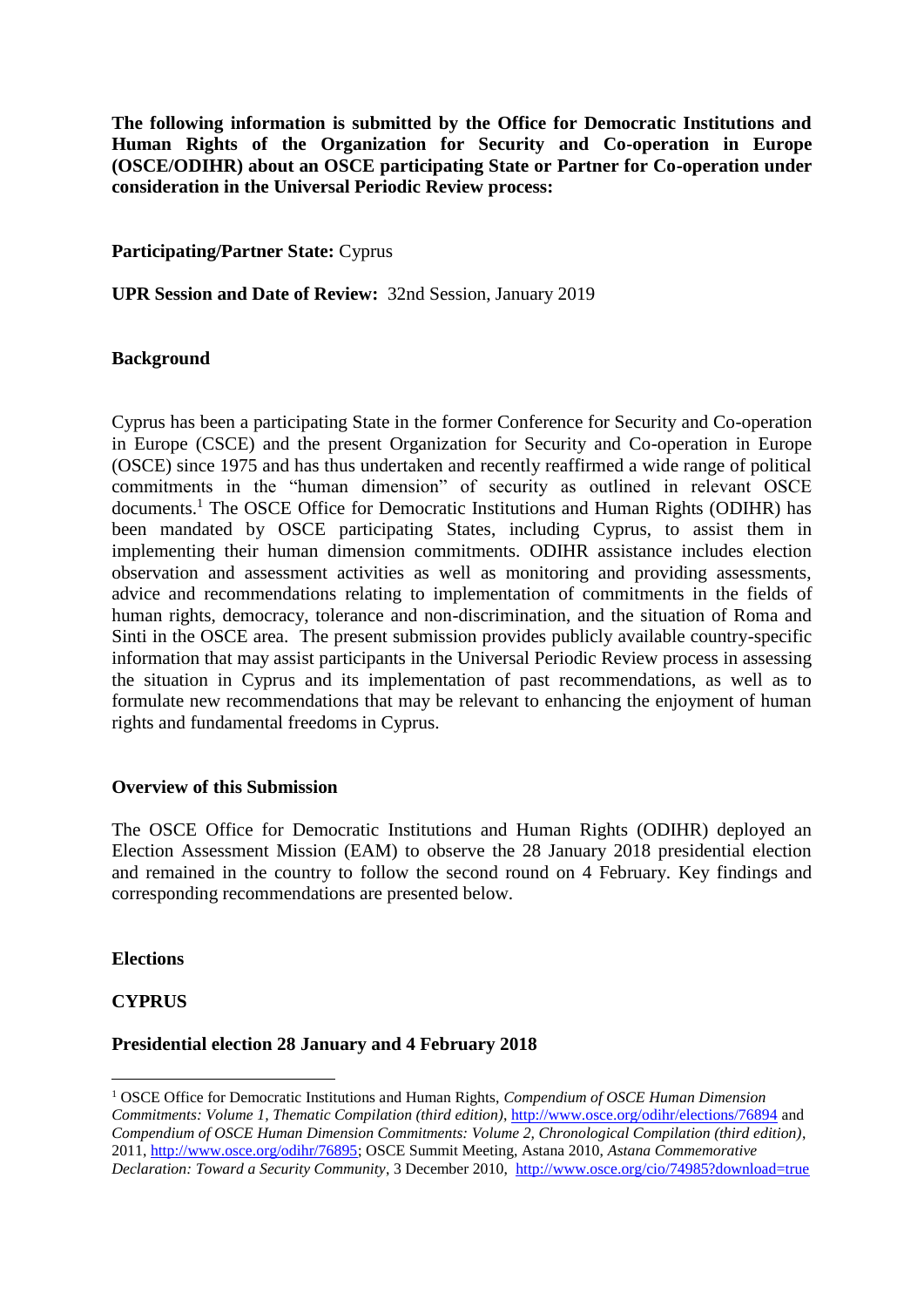The election was held in a competitive and pluralistic environment characterized by respect for human rights and fundamental freedoms. Stakeholders expressed confidence in most stages of the electoral process and voters had an opportunity to make an informed choice from a variety of political options.

### **Key findings:**

The legal framework is overall adequate for the conduct of democratic elections, but is overly complex and, at times, outdated. Certain aspects of the electoral process, such as campaign provisions, dispute resolution and the rights of observers, remain under-regulated.

#### *Recommendation:*

Consideration should be given to conduct a comprehensive review of the electoral legal framework well in advance of the next elections to further harmonize, clarify and update respective laws.

### **Key findings:**

The voter registration system is active and registration is compulsory.

#### *Recommendation:*

It is recommended to abolish mandatory voter registration and to consider passive voter registration on the basis of the civil registry. Extending the voter registration deadline and setting the cut-off date for registration closer to election day could also be considered.

#### **Key findings:**

Several aspects of campaign finance remain under-regulated, including limits on donations to candidates and the method for valuing in-kind donations. State subsidies for the campaign were available only to candidates supported by parliamentary parties, which disadvantaged other candidates. The key role of the Auditor General to audit candidates' income and expenditures is widely acknowledged, but the office has limited powers to investigate alleged financial irregularities and relies on co-operation with other enforcement institutions. Competencies are dispersed among several institutions and closer inter-agency co-operation would enhance institutional oversight.

#### *Recommendation:*

To enhance fair electoral competition, consideration could be given to amending the legal framework to further define campaign contributions, including in-kind, and the method of their valuation, setting reasonable limits on the amount, source and type of contribution.

The oversight and monitoring functions regarding campaign finance should be clarified and the level of enforcement enhanced so that oversight authorities have due competence and resources to detect violations and apply sanctions.

In a presidential election public campaign financing could be distributed according to objective, fair and non-discriminatory criteria.

### **Key findings:**

While the media provided voters with a plurality of views, the rigid and prescriptive campaign coverage rules largely dictated by political actors curtailed debate.